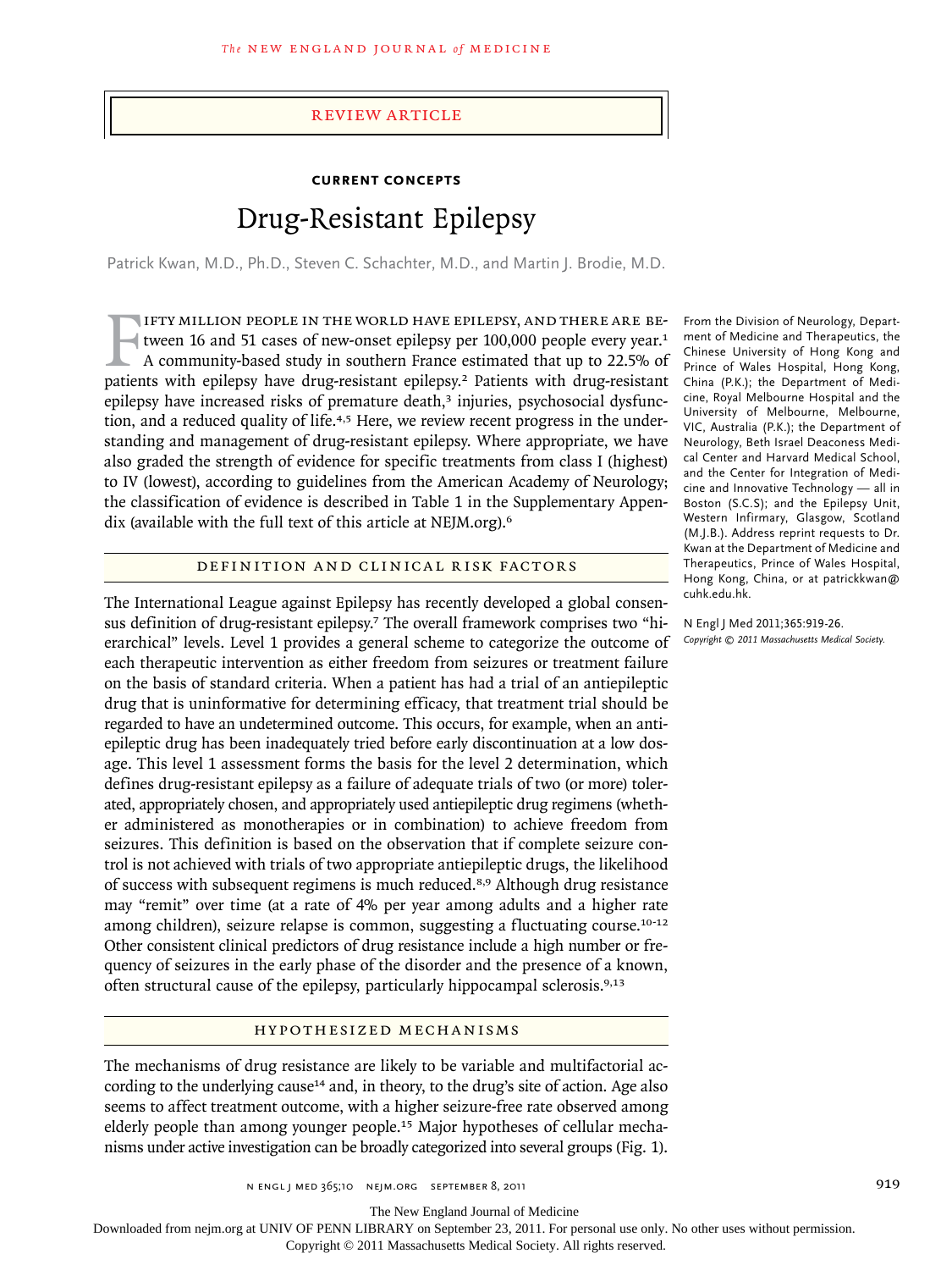

The diagram illustrates the molecular locations at which the mechanisms are hypothesized to operate. At locations labeled 1 is overexpression of efflux transporters in capillary endothelial cells that constitute the blood–brain barrier. At the location labeled 2 is altered expression or function of neuronal voltage-gated ion channels that are known targets of antiepileptic drugs. At locations labeled 3 are mechanisms not targeted by current antiepileptic drugs, such as electrical coupling through gap junctions, mitochondrial dysfunction, and autoantibodies to neurotransmitter receptors.

Most of the studies were performed in adults, and it remains to be determined whether these mechanisms are also relevant to childhood epilepsies.

## **Failure of Drugs to Reach Their Targets**

The "transporter hypothesis" proposes that drug resistance may be attributable to overexpression of multidrug efflux transporters at the epileptic

focus. These ATP-binding cassette (ABC) transmembrane proteins extrude substrates from the cell against the concentration gradient. The most extensively studied efflux transporter is P-glycoprotein, which is expressed at a basal, physiologic level in capillary endothelial cells in the brain, where it pumps xenobiotics from intracellular space back to the capillary lumen, thereby main-

920 n engl j med 365;10 nejm.org september 8, 2011

The New England Journal of Medicine

Downloaded from nejm.org at UNIV OF PENN LIBRARY on September 23, 2011. For personal use only. No other uses without permission.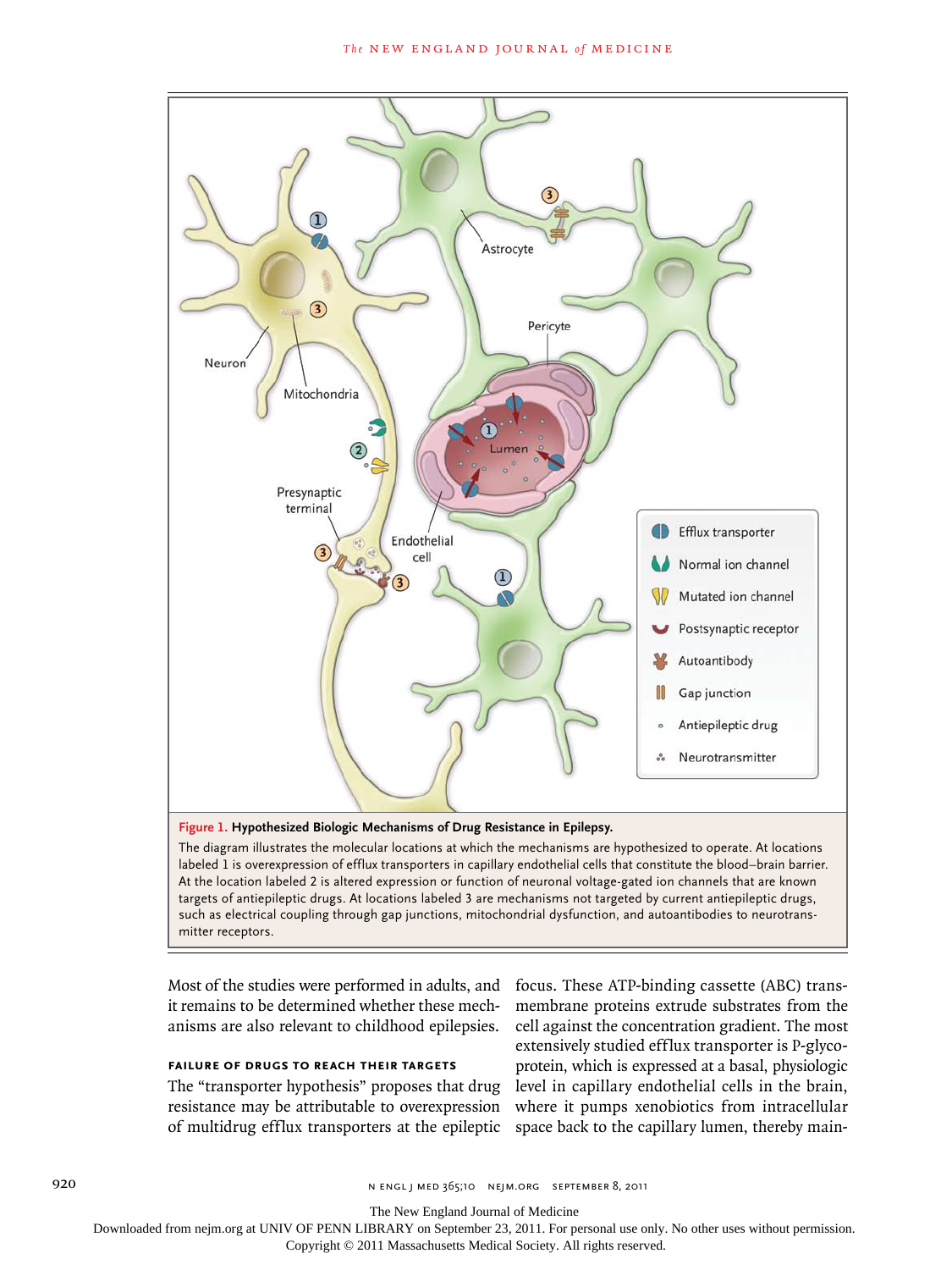taining the integrity of the blood–brain barrier and reducing the cerebral accumulation of substrate drugs. In surgically resected brain specimens from patients with drug-resistant epilepsy, up-regulation of P-glycoprotein and other efflux transporters in capillaries, as well as aberrant expression in glial and neuronal cells, has been reproducibly demonstrated.16-18 There is conflicting evidence that polymorphisms of the gene encoding P-glycoprotein (*ABCB1*) might be associated with a poor response to antiepileptic drug therapy.19,20 Whether human P-glycoprotein transports antiepileptic drugs to a significant extent remains controversial.<sup>21</sup> Compelling evidence regarding the clinical relevance of the transporter hypothesis remains lacking.

### **Alteration of Drug Targets**

The "target hypothesis" postulates that alteration in the cellular targets of antiepileptic drugs leads to a reduction in their sensitivity to treatment.<sup>22</sup> One study showed that the use-dependent blockade of the fast sodium current in dentate granule cells by carbamazepine was lost in hippocampi resected from patients with carbamazepine-resistant temporal-lobe epilepsy, although this finding did not extend to lamotrigine, which has a pharmacologic action similar to that of carbamazepine.23 Polymorphisms of the *SCN2A* gene, which encodes the  $\alpha_2$  subunit of the neuronal sodium channels, were found to be associated with resistance to antiepileptic drugs in general as well as to those that act on the sodium channels.<sup>24</sup> Altered expression of subtypes of the γ-aminobutyric acid type A  $(GABA<sub>a</sub>)$  receptor has also been observed in patients with drug-resistant temporallobe epilepsy.25 Whether these changes result in reduced sensitivity to antiepileptic drugs that act on the receptor is unknown. The main weakness of the target hypothesis is its presumption of a working knowledge of the mechanisms of action of antiepileptic drugs, which remain incompletely understood. The hypothesis cannot account for the observation that patients often have epilepsy that is resistant to multiple drugs with different modes of action, although it cannot be ruled out that alteration in drug targets may play a contributory role.

## **Drugs Missing the Real Targets**

Current antiepileptic drugs are intended only to prevent seizures and may not be targeting the ap-

| Table 1. Some Reasons for Pseudoresistance to Antiepileptic Drug Therapy. |                                                                                                   |
|---------------------------------------------------------------------------|---------------------------------------------------------------------------------------------------|
| Reason                                                                    | <b>Examples</b>                                                                                   |
| Wrong diagnosis                                                           | Syncope, cardiac arrhythmia, or other condi-<br>tions; psychogenic nonepileptic seizures          |
| Wrong drug (or drugs)                                                     | Inappropriate for seizure type; pharmaco-<br>kinetic or pharmacodynamic interactions              |
| Wrong dose                                                                | Too low (overreliance on "therapeutic" blood<br>levels); side effects preventing drug<br>increase |
| Lifestyle issues                                                          | Poor compliance with medication; alcohol or<br>drug abuse                                         |

propriate pathogenic processes in some patients. For instance, autoantibodies to ion channels involved in neuronal excitation and inhibition, including voltage-gated potassium and calcium channels,<sup>26</sup> and to glutamate *N*-methyl-D-aspartate (NMDA)<sup>27</sup> and  $\gamma$ -aminobutyric acid type B  $(GABA<sub>n</sub>)$  receptors,<sup>28</sup> have been identified in patients with seizures of otherwise unknown cause, particularly in the clinical context of encephalitis and sometimes in association with occult cancer. These patients often do not have a response to conventional antiepileptic drugs, and there are conflicting data from uncontrolled studies about whether immunotherapy can be effective.<sup>29</sup> Other proposed cellular mechanisms of seizures and epileptogenesis include, but are not limited to, mitochondrial oxidative stress and dysfunction<sup>30</sup> and electrical coupling through gap junctions in neurons or even glial cells.<sup>31</sup> These mechanisms represent potential novel targets for future drug development.

## PRINCIPLES OF MANAGEMENT

#### **Ruling out Pseudoresistance**

Pseudoresistance, in which seizures persist because the underlying disorder has not been adequately or appropriately treated, must be ruled out or corrected before drug treatment can be considered to have failed. This phenomenon may arise in a number of situations (Table 1), of which misdiagnosis of epilepsy is probably the most common. Conditions that frequently mimic epileptic seizures include vasovagal syncope, cardiac arrhythmias, metabolic disturbances, and other neurologic disorders with episodic manifestations (e.g., transient ischemic attacks and migraine). Psychogenic, nonepileptic seizures are estimated to account

n engl j med 365;10 nejm.org september 8, 2011 921

The New England Journal of Medicine

Downloaded from nejm.org at UNIV OF PENN LIBRARY on September 23, 2011. For personal use only. No other uses without permission.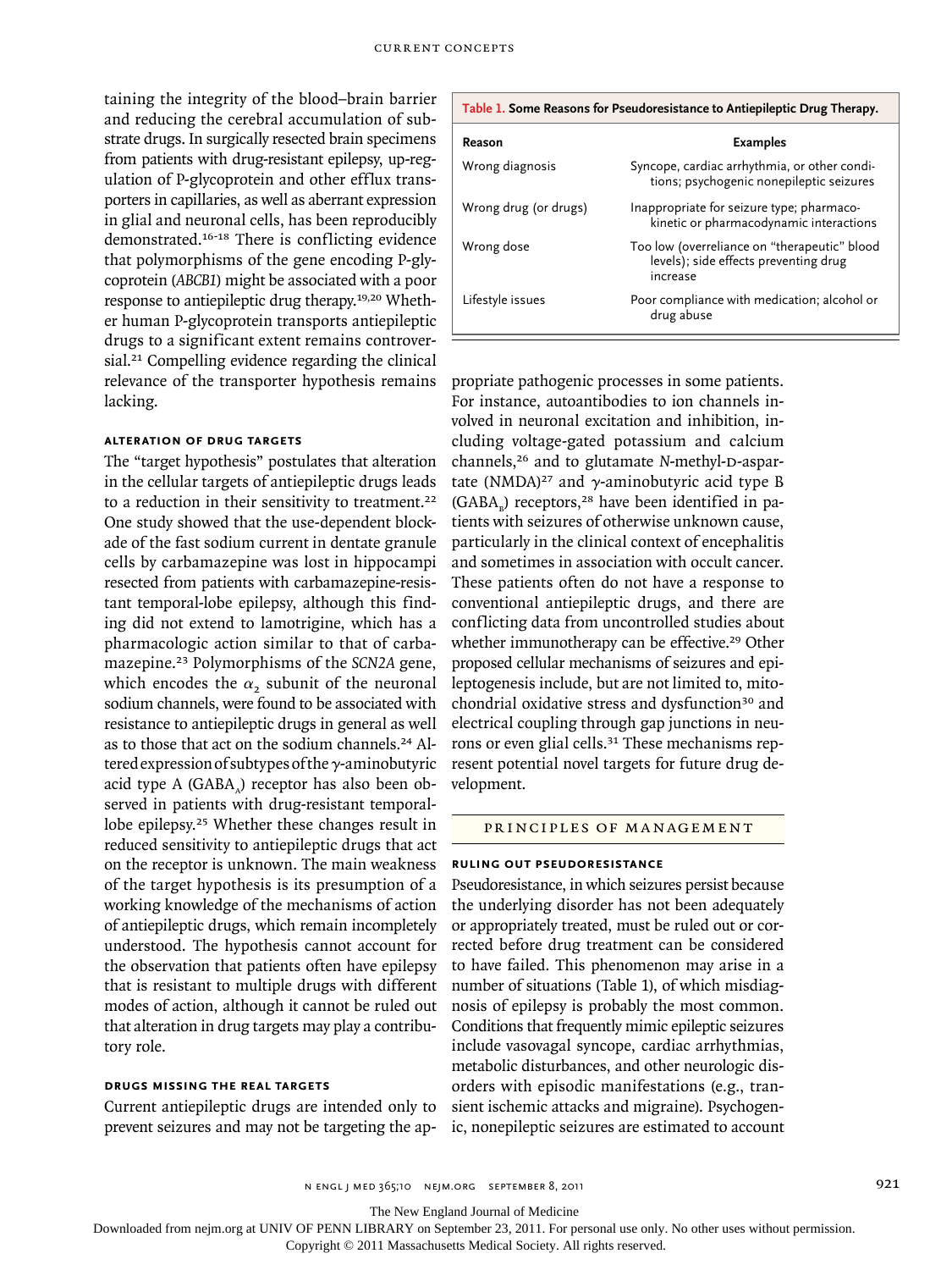for more than 25% of adult cases of apparently drug-resistant epilepsy.<sup>32</sup>

Failure of drug therapy may also result from an inadequate understanding of the pharmacologic properties of antiepileptic drugs, particularly their range of clinical efficacy and pharmacokinetic characteristics. These properties are summarized in Table 2 in the Supplementary Appendix. Because the spectrums of activity vary among antiepileptic drugs, incorrect classification of the syndrome or seizure type can lead to treatment failure or even seizure aggravation. Table 3 in the Supplementary Appendix shows the latest recommendations for seizure classification. Phenytoin, carbamazepine, gabapentin, oxcarbazepine, vigabatrin, tiagabine, and pregabalin can worsen absence epilepsy and myoclonic seizures.<sup>33</sup> Lamotrigine can also exacerbate some myoclonic epilepsy syndromes.<sup>34</sup> Another problem is that an antiepileptic drug may fail to control seizures satisfactorily because it is not prescribed at the optimal dosage. This may result from an injudicious reliance on monitoring of serum drug concentrations; a "therapeutic range" can be interpreted as dictating dosage adjustment without adequate clinical correlation.<sup>35</sup>

Other possible causes of pseudoresistance may be related to the patient's lifestyle or behavior, particularly insufficient adherence to the therapeutic regimen, which may even contribute to increased risks of illness and death.36 Abuse of alcohol and recreational drugs can cause seizures. Sleep deprivation and stress are also common seizure-precipitating factors.

#### **General Approach**

Once a patient's epilepsy is recognized to be drug resistant, a personalized treatment plan should be formulated to limit any cognitive deterioration or psychosocial dysfunction. It is a good idea to mention early in the course of treatment that total freedom from seizures may not be attainable. This approach may help pave the way for a later palliative strategy if that proves to be necessary. Nondrug therapy such as epilepsy surgery should be considered. Patients should also be informed of the risk of sudden, unexpected death in epilepsy; appropriate precautions might include nocturnal supervision, although hard evidence is lacking that this is likely to be lifesaving.37 Conditions commonly associated with treatment-resistant epilepsy, such as anxiety, depression, and cognitive and memory disturbances, should be recognized and treated. An algorithmic approach to treatment is illustrated in the figure in the Supplementary Appendix.

## **Combination Therapy**

Generating robust clinical evidence of suitable combinations of antiepileptic drugs has been challenging because of the large number of possible combinations of drugs and dose ranges. The strongest evidence in favor of synergism comes from nonrandomized, controlled studies involving adults who received a combination of sodium valproate and lamotrigine for partial-onset and generalized seizures (class III evidence)<sup>38,39</sup>; these observations are supported by animal models.40 Other combinations that are sometimes recommended, largely on the basis of anecdotal reports or studies with small samples, include valproate with ethosuximide for absence seizures (class IV evidence)<sup>41</sup> and lamotrigine with topiramate for a range of seizure types (class IV evidence).<sup>42</sup>

One strategy for combination therapy that has been advocated is a pharmacomechanistic approach based on the drugs' differing modes of action, although high-quality data to support this strategy are lacking. Data from studies in animals suggest that administering two drugs that act on the same pharmacologic pathway, such as sodiumchannel blockade, is less effective than administering two drugs with different mechanisms of action.43 The possibility that combining two drugs that act by blocking neuronal voltage-dependent sodium channels may not be clinically useful was first reported in 1975 by Cereghino and colleagues, who treated 47 cognitively impaired patients with phenytoin, carbamazepine, and phenobarbital sequentially and found that combinations with phenobarbital were more effective than phenytoin combined with carbamazepine (class III evidence).44 Deckers and colleagues undertook a comprehensive review of the available data from studies in animals and humans and concluded that combinations involving a sodium-channel blocker and a drug with GABAergic properties appeared to be particularly beneficial.45 However, the successful licensing of the latest sodiumchannel blockers, lacosamide and eslicarbazepine, as adjunctive treatment was based on data from studies in which the majority of patients were

The New England Journal of Medicine

Downloaded from nejm.org at UNIV OF PENN LIBRARY on September 23, 2011. For personal use only. No other uses without permission.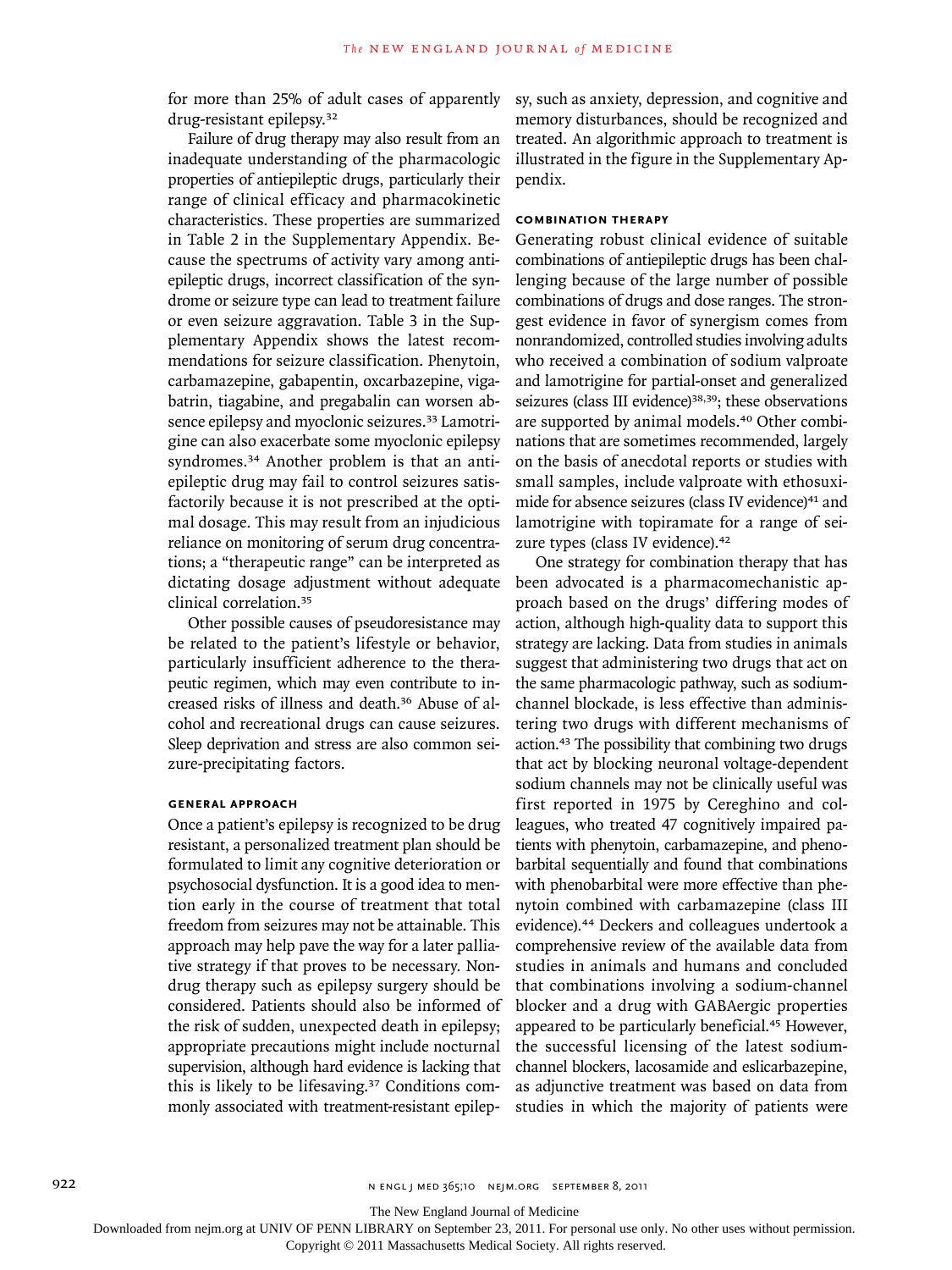already taking drugs with similar mechanisms of action, such as carbamazepine or lamotrigine. Combinations of drugs that act primarily by blocking voltage-dependent sodium channels (e.g., lamotrigine and carbamazepine) may be more likely to be associated with neurotoxic effects, such as dizziness, diplopia, and ataxia (class III evidence).<sup>38</sup> The suggested strategy for combining drugs is shown in the figure in the Supplementary Appendix.

## **Latest Developments in Drug Therapy**

In double-blind, randomized trials, the efficacy of adjunctive treatment with modern antiepileptic drugs has been disappointingly small,<sup>46</sup> fueling continuing efforts to develop new compounds. Although a reduction in seizure frequency of 50% or more is generally accepted as demonstrating efficacy for regulatory purposes, the clinical relevance of such an improvement to the overall health status of patients is limited<sup>47</sup> and freedom from seizures should remain the goal of treatment. In the past 2 years, two new sodium-channel blockers, lacosamide<sup>48</sup> (in the United States and Europe) and eslicarbazepine<sup>49</sup> (in Europe), have been licensed for use in adults with partial seizures with or without secondary generalization (class I evidence). Rufinamide has shown effectiveness as a treatment for the Lennox–Gastaut syndrome in infants and children (class I evidence).<sup>50</sup> Vigabatrin was recently licensed in the United States as an adjunctive treatment for complex partial seizures in adults and as monotherapy for infantile spasms in children from 1 month to 2 years of age (class I evidence), although it has been available elsewhere for many years.<sup>51</sup> Stiripentol has been approved under the orphan-drug procedure in Europe for the treatment of Dravet's syndrome, a rare childhood epilepsy syndrome (class I evidence).<sup>52</sup>

The U.S. and European regulatory authorities have recently granted approval to retigabine (ezogabine in the United States and Canada) as an adjunctive treatment for refractory partial seizures with or without secondary generalization in adults (class I evidence).<sup>53</sup> Unlike other antiepileptic drugs, this drug acts by opening potassium channels. Other drugs that are undergoing phase 3 trials include brivaracetam (which, like levetiracetam, binds to the synaptic vesicle protein 2A molecule) and perampanel, which modulates glutamate neurotransmission mediated by  $\alpha$ -amino-3-hydroxy-5-methyl-4-isoxazole propionic acid (AMPA).<sup>54</sup>

#### **Nondrug Therapy**

Patients who meet the criteria for having drugresistant epilepsy should be evaluated early for surgical treatment, particularly if they have a surgically remedial syndrome, such as unilateral hippocampal sclerosis or other resectable lesions.<sup>55</sup> The decision to offer surgical treatment requires an individualized risk–benefit assessment that includes consideration of the pros and cons of additional trials of antiepileptic drugs. A range of surgical procedures can be performed, depending on the indication. The prototype is anterior temporal lobectomy, which has been shown in a randomized, controlled trial<sup>56</sup> to be superior to continued medication in providing long-term relief from seizures in up to 70% of adults with drugresistant temporal-lobe epilepsy (class I evidence).<sup>57</sup> Other potentially curative procedures include resection of structural lesions (lesionectomy) such as glial tumors and vascular malformations (class III evidence). Even when magnetic resonance imaging reveals no lesions in patients with temporal or extratemporal epilepsy, resection may be supported by findings from functional imaging (ictal single-photon-emission computed tomography or interictal positron-emission tomography) with or without invasive electroencephalographic monitoring, although the outcomes of surgical treatment in such cases tend to be less favorable than those in lesional cases (class III evidence).<sup>58</sup>

Palliative procedures, which are intended to disrupt the pathways important for the propagation of epileptiform discharges and thus reduce the frequency and severity of seizures, may be considered when resection of the seizure-generating region is not possible. Corpus callosotomy is usually performed in children with clinically significant learning disabilities and severe generalized epilepsy, particularly when the disorder causes atonic seizures that are associated with frequent falls and subsequent injuries; adults may also benefit but to a lesser degree (class III evidence).59 Multiple subpial transection is a less commonly performed procedure that is reserved for situations in which the epileptogenic focus cannot be removed because of close proximity to eloquent cortex.60 This procedure is usually performed in children in conjunction with cortical

The New England Journal of Medicine

Downloaded from nejm.org at UNIV OF PENN LIBRARY on September 23, 2011. For personal use only. No other uses without permission.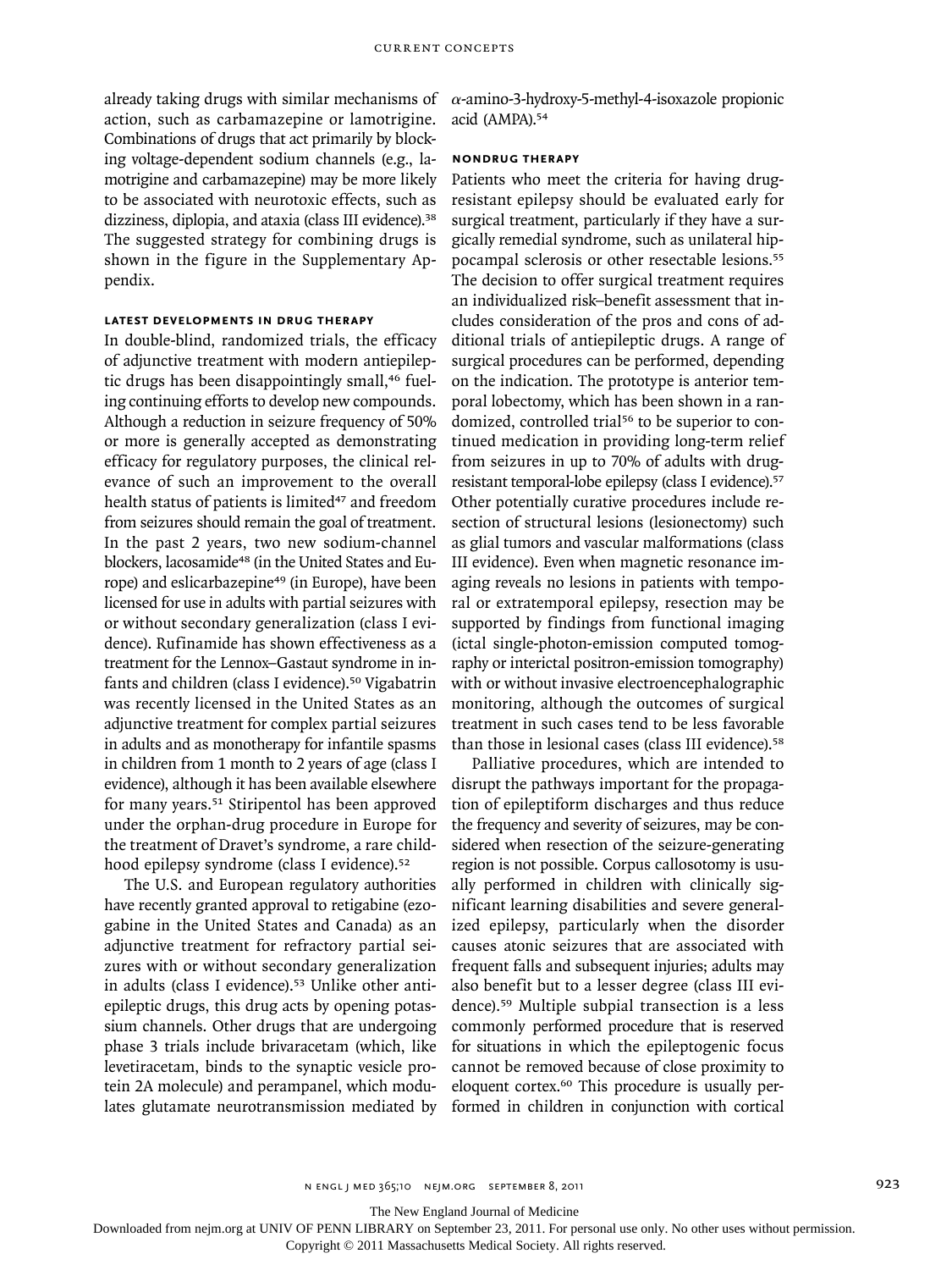resection, which makes it difficult to assess its specific efficacy (class IV evidence). Hemispherectomy or functional hemispherotomy, performed in both children and adults, is a more dramatic procedure in which an extensively diseased and epileptogenic cerebral hemisphere is removed or functionally disconnected (class IV evidence).

The vagus-nerve stimulator is a multiprogrammable pulse generator that is implanted in the patient's upper chest and delivers electrical current to the vagus nerve, usually the left nerve, in the neck.61 The device has been approved for use as an adjunctive therapy for adults and adolescents older than 12 years of age whose partial-onset seizures are resistant to antiepileptic medication, although the response is modest (class I evidence).

The ketogenic diet (a high-fat, low-protein, low-carbohydrate diet) is used in children with drug-resistant epilepsy. A randomized, controlled trial showed that the number of seizures fell by more than 50% in approximately half of children after 1 year on the diet (class II evidence).62 The diet seems to be effective for all seizure types. The major problem is adherence to the restrictive (and unpleasant) dietary regimen. Therefore, a modified Atkins diet is under evaluation as a potential alternative in adults and for environments in which strict supervision is unavailable (class IV evidence).<sup>63</sup>

#### NEW AND EMERGING THERAPIES

A range of new approaches to the treatment of drug-resistant epilepsy are under active investigation. Those that are in advanced clinical development include technology-based approaches that use intracranial and extracranial treatment systems, which typically provide either electrotherapy or pharmacotherapy and which in some cases may be automatically administered when a seizure is detected by sensors.<sup>64</sup> One such intracranial device, which delivers scheduled electrical stimulation bilaterally to the anterior nucleus of the thalamus, was studied in a multicenter, double-blind, randomized trial involving 110 adults with drugresistant focal epilepsy (class I evidence).65 The group receiving electrical stimulation had a 29% greater reduction in seizures than the control group (no stimulation). After 2 years of open-label use in a continuation phase of the trial, the median reduction in seizure frequency was 56%; 54% of patients had a seizure reduction of at least 50%, and

14 patients were seizure-free for at least 6 months. The Food and Drug Administration Neurological Devices Panel recently recommended approval of the device. Another device undergoing a phase 3 clinical trial in adults involves a "closed-loop system": when the device detects epileptiform activity, it also delivers electrical stimulation to the site of this activity. The limited published clinical data regarding the device appear to be favorable.<sup>66</sup> Other promising therapeutic strategies in more preliminary stages of development include stereotactic radiosurgery, stem-cell therapy, and gene therapy.67,68

#### COMPLEMENTARY AND ALTERNATIVE **THERAPIES**

Complementary and alternative medicine encompasses diverse medical and health care systems, practices, and products that are not generally considered part of conventional medicine as practiced, for example, in the United States. Such therapies are widely used (up to 50% of people with epilepsy in developed countries may have used them at some time), although patients may be reluctant to spontaneously report their use to physicians.<sup>69</sup> The majority of patients use complementary or alternative therapies not for seizure control but for general health purposes or for symptoms that could be indicative of coexisting conditions, such as depression, or of treatment-related adverse events.70 Clinicians should therefore specifically inquire about the use of such therapies and the underlying reasons, which may prompt additional evaluations and treatments.

To date, no complementary or alternative therapy has been shown to be effective for epilepsy in multicenter, double-blind, controlled trials. Contrary to the popular belief that "natural is safe," such therapies can be harmful to people with epilepsy, and natural products pose the greatest risk of side effects, interactions with antiepileptic drugs, and seizure exacerbation.70 Table 4 in the Supplementary Appendix lists the characteristics and potential benefits and risks of natural products that are reportedly used by people with epilepsy. For example, ginkgo biloba, often taken to enhance cognitive function, has been suspected of lowering serum concentrations of phenytoin and valproate by inducing the hepatic drug-metabolizing cytochrome P-450 enzyme CYP2C1971,72 and has anecdotally been reported to exacerbate seizures.<sup>73</sup> St. John's wort, commonly taken to re-

The New England Journal of Medicine

Downloaded from nejm.org at UNIV OF PENN LIBRARY on September 23, 2011. For personal use only. No other uses without permission.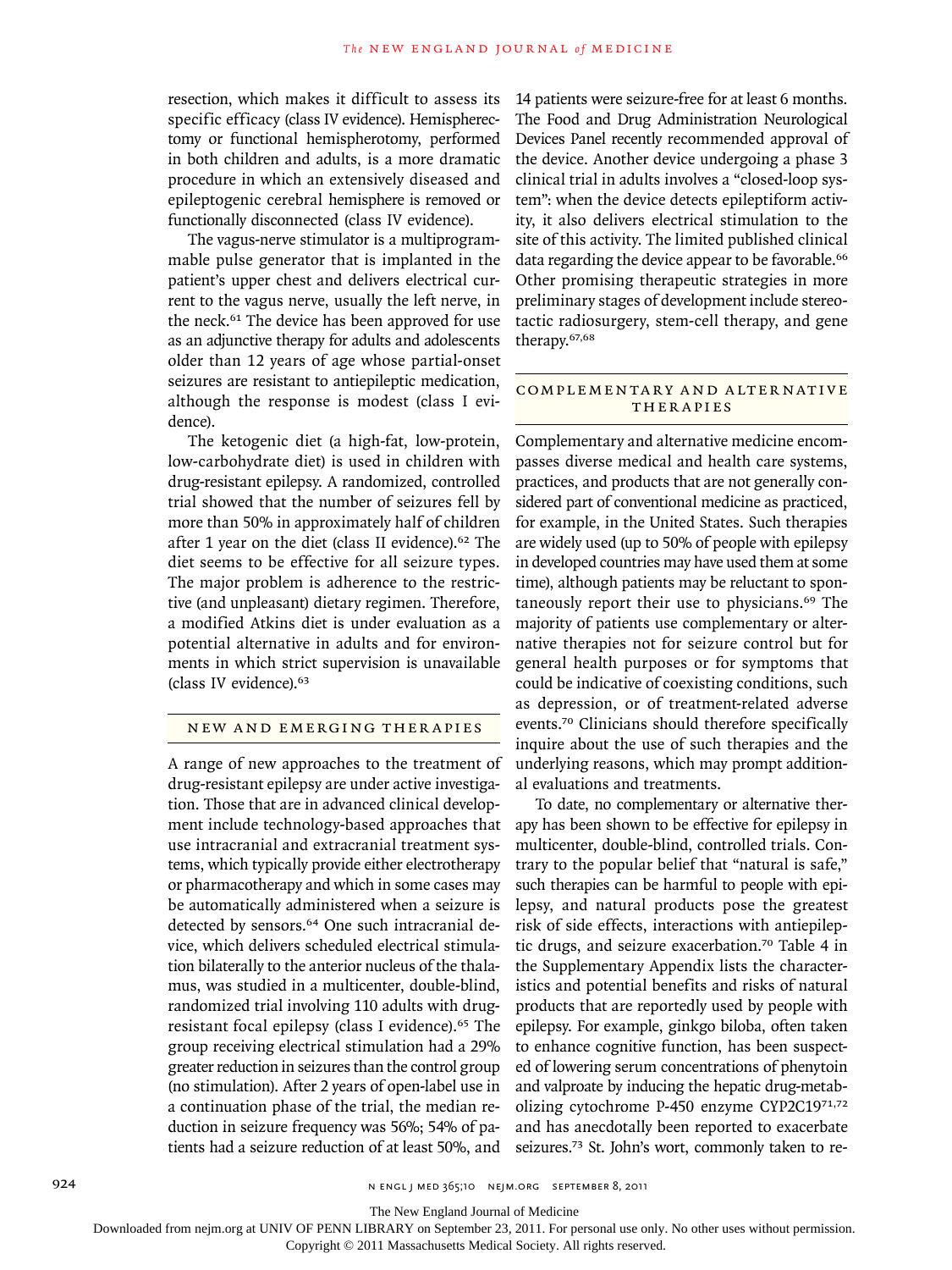lieve symptoms of depression, may also, at least in theory, interact with antiepileptic drugs through induction of cytochrome P-450 enzymes, although data in support of a clinically relevant interaction are lacking.74 Nonetheless, some natural products and their constituent compounds have been shown to have mechanisms of action that are relevant to epilepsy or to have anticonvulsant properties in animal models and are undergoing further preclinical evaluation.<sup>75</sup>

Dr. Brodie reports receiving consulting fees from Eisai, lecture fees from GlaxoSmithKline, UCB Pharma, Eisai, Novartis, and Medtronic, travel accommodations paid by UCB Pharma,

and grant support to his institution from UCB Pharma and Eisai. Dr. Kwan reports receiving consulting fees from Pfizer, lecture fees from Eisai, and travel accommodations paid by UCB Pharma; he also holds a patent related to a rapid HLA typing method (PCT/CN2009/074891), and his institution has received grant support from Eisai, Johnson & Johnson, Pfizer, and UCB Pharma. Dr. Schachter reports receiving consulting fees from Marinus Pharmaceuticals, NeuroTherapeutics Pharma, Sepracor, BrainScope, and Cyberonics, lecture fees from Elsevier and Pri-Med, and payment for serving on a data and safety monitoring board from Quintiles and AXIS Healthcare Communications; he also holds patents related to seizure-detection algorithms and huperzine as a treatment for epilepsy (20100234416, 20060264455, and 20060111644). No other potential conflict of interest relevant to this article was reported.

Disclosure forms provided by the authors are available with the full text of this article at NEJM.org.

#### **References**

**1.** Banerjee PN, Filippi D, Hauser WA. The descriptive epidemiology of epilepsy — a review. Epilepsy Res 2009;85:31-45. **2.** Picot MC, Baldy-Moulinier M, Daurès JP, Dujols P, Crespel A. The prevalence of

epilepsy and pharmacoresistant epilepsy in adults: a population-based study in a Western European country. Epilepsia 2008; 49:1230-8.

**3.** Mohanraj R, Norrie J, Stephen LJ, Kelly K, Hitiris N, Brodie MJ. Mortality in adults with newly diagnosed and chronic epilepsy: a retrospective comparative study. Lancet Neurol 2006;5:481-7.

**4.** Lawn ND, Bamlet WR, Radhakrishnan K, O'Brien PC, So EL. Injuries due to seizures in persons with epilepsy: a populationbased study. Neurology 2004;63:1565-70.

**5.** McCagh J, Fisk JE, Baker GA. Epilepsy, psychosocial and cognitive functioning. Epilepsy Res 2009;86:1-14.

**6.** French J, Gronseth G. Lost in a jungle of evidence: we need a compass. Neurology 2008;71:1634-8.

**7.** Kwan P, Arzimanoglou A, Berg AT, et al. Definition of drug resistant epilepsy: consensus proposal by the ad hoc Task Force of the ILAE Commission on Therapeutic Strategies. Epilepsia 2010;51:1069- 77. [Erratum, Epilepsia 2010;51:1922.]

**8.** Kwan P, Brodie MJ. Early identification of refractory epilepsy. N Engl J Med 2000;342:314-9.

**9.** Arts WF, Brouwer OF, Peters AC, et al. Course and prognosis of childhood epilepsy: 5-year follow-up of the Dutch study of epilepsy in childhood. Brain 2004;127: 1774-84.

**10.** Choi H, Heiman G, Pandis D, et al. Seizure remission and relapse in adults with intractable epilepsy: a cohort study. Epilepsia 2008;49:1440-5.

**11.** Schiller Y. Seizure relapse and development of drug resistance following longterm seizure remission. Arch Neurol 2009; 66:1233-9.

**12.** Berg AT, Levy SR, Testa FM, D'Souza R. Remission of epilepsy after two drug failures in children: a prospective study. Ann Neurol 2009;65:510-9.

**13.** Sillanpää M, Schmidt D. Early seizure frequency and aetiology predict long-term medical outcome in childhood-onset epilepsy. Brain 2009;132:989-98.

**14.** Semah F, Picot MC, Adam C, et al. Is the underlying cause of epilepsy a major prognostic factor for recurrence? Neurology 1998;51:1256-62.

**15.** Mohanraj R, Brodie MJ. Diagnosing refractory epilepsy: response to sequential treatment schedules. Eur J Neurol 2006;13:277-82.

**16.** Aronica E, Gorter JA, Jansen GH, et al. Expression and cellular distribution of multidrug transporter proteins in two major causes of medically intractable epilepsy: focal cortical dysplasia and glioneuronal tumors. Neuroscience 2003;118: 417-29.

**17.** Tishler DM, Weinberg KI, Hinton DR, Barbaro N, Annett GM, Raffel C. MDR1 gene expression in brain of patients with medically intractable epilepsy. Epilepsia 1995;36:1-6.

**18.** Sisodiya SM, Lin WR, Harding BN, Squier MV, Thom M. Drug resistance in epilepsy: expression of drug resistance proteins in common causes of refractory epilepsy. Brain 2002;125:22-31.

**19.** Siddiqui A, Kerb R, Weale ME, et al. Association of multidrug resistance in epilepsy with a polymorphism in the drugtransporter gene *ABCB1*. N Engl J Med 2003; 348:1442-8.

**20.** Bournissen FG, Moretti ME, Juurlink DN, Koren G, Walker M, Finkelstein Y. Polymorphism of the MDR1/ABCB1 C3435T drug-transporter and resistance to anticonvulsant drugs: a meta-analysis. Epilepsia 2009;50:898-903.

**21.** Baltes S, Gastens AM, Fedrowitz M, Potschka H, Kaever V, Loscher W. Differences in the transport of the antiepileptic drugs phenytoin, levetiracetam and carbamazepine by human and mouse P-glycoprotein. Neuropharmacology 2007;52: 333-46.

**22.** Remy S, Beck H. Molecular and cellular mechanisms of pharmacoresistance in epilepsy. Brain 2006;129:18-35.

**23.** Remy S, Gabriel S, Urban BW, et al. A novel mechanism underlying drug resistance in chronic epilepsy. Ann Neurol 2003;53:469-79.

**24.** Kwan P, Poon WS, Ng HK, et al. Multidrug resistance in epilepsy and polymorphisms in the voltage-gated sodium channel genes SCN1A, SCN2A, and SCN3A: correlation among phenotype, genotype, and mRNA expression. Pharmacogenet Genomics 2008;18:989-98.

**25.** Loup F, Picard F, Yonekawa Y, Wieser HG, Fritschy JM. Selective changes in GABAA receptor subtypes in white matter neurons of patients with focal epilepsy. Brain 2009;132:2449-63.

**26.** McKnight K, Jiang Y, Hart Y, et al. Serum antibodies in epilepsy and seizureassociated disorders. Neurology 2005;65: 1730-6.

**27.** Dalmau J, Gleichman AJ, Hughes EG, et al. Anti-NMDA-receptor encephalitis: case series and analysis of the effects of antibodies. Lancet Neurol 2008;7:1091-8. **28.** Lancaster E, Lai M, Peng X, et al. Antibodies to the GABA(B) receptor in limbic encephalitis with seizures: case series and characterisation of the antigen. Lancet Neurol 2010;9:67-76.

**29.** Vincent A, Irani SR, Lang B. The growing recognition of immunotherapyresponsive seizure disorders with autoantibodies to specific neuronal proteins. Curr Opin Neurol 2010;23:144-50.

**30.** Waldbaum S, Patel M. Mitochondria, oxidative stress, and temporal lobe epilepsy. Epilepsy Res 2010;88:23-45.

**31.** Voss LJ, Jacobson G, Sleigh JW, Steyn-Ross A, Steyn-Ross M. Excitatory effects of gap junction blockers on cerebral cortex seizure-like activity in rats and mice. Epilepsia 2009;50:1971-8.

**32.** Smith D, Defalla BA, Chadwick DW. The misdiagnosis of epilepsy and the management of refractory epilepsy in a specialist clinic. QJM 1999;92:15-23.

**33.** Sazgar M, Bourgeois BF. Aggravation of epilepsy by antiepileptic drugs. Pediatr Neurol 2005;33:227-34.

**34.** Crespel A, Genton P, Berramdane M,

n engl j med 365;10 nejm.org september 8, 2011 925

Downloaded from nejm.org at UNIV OF PENN LIBRARY on September 23, 2011. For personal use only. No other uses without permission.